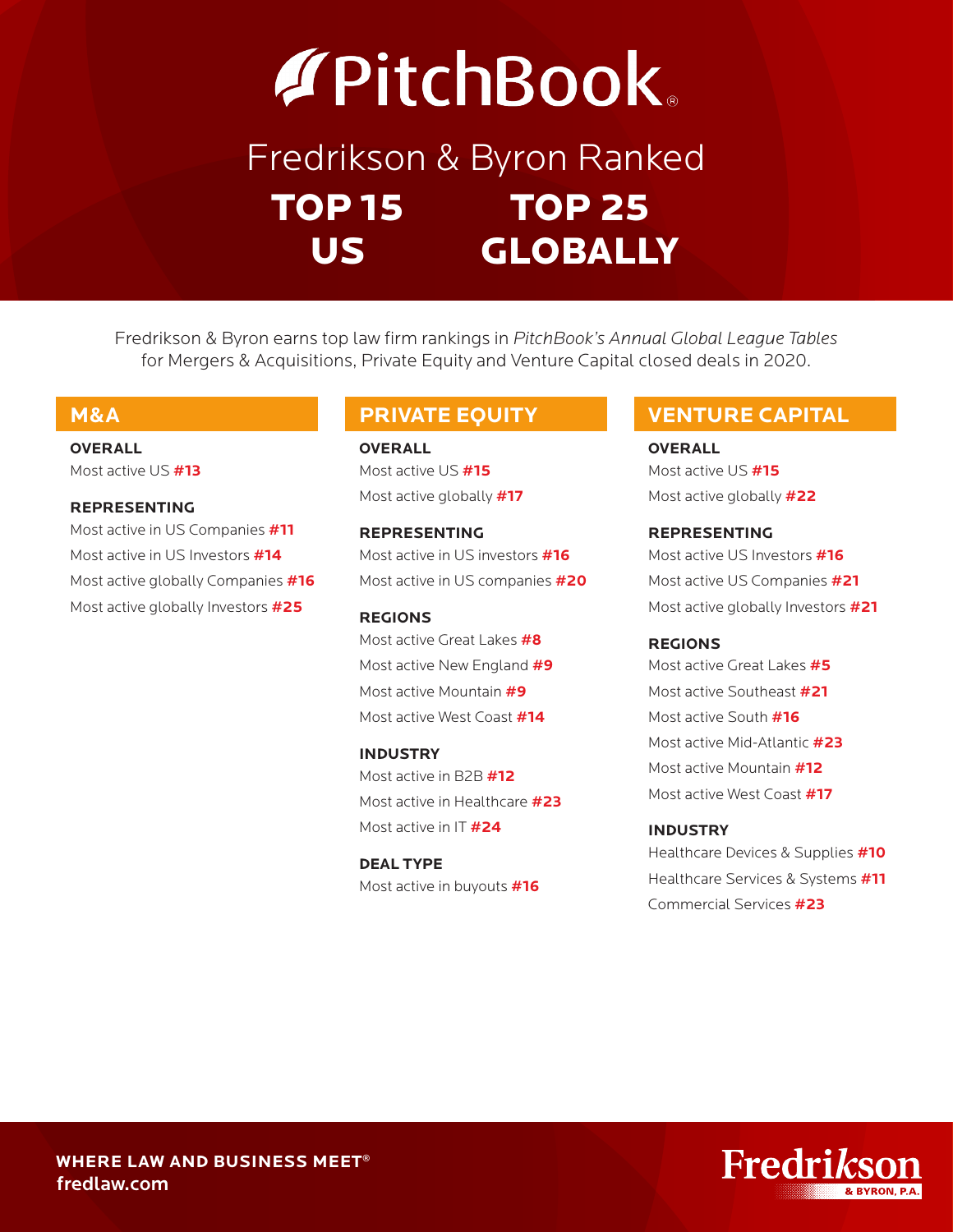### **OVERALL FIRM RANKING MAGE ASSAULTED AT A RANKINGS**

| 1  | Cooley                           | 1,177 |
|----|----------------------------------|-------|
| 2  | <b>Gunderson Dettmer</b>         | 1,064 |
| 3  | Goodwin                          | 934   |
| 4  | Kirkland & Ellis                 | 883   |
| 5  | Wilson Sonsini Goodrich & Rosati | 759   |
| 6  | <b>DLA Piper</b>                 | 682   |
| 7  | Latham & Watkins                 | 549   |
| 8  | Fenwick & West                   | 525   |
| 8  | Honigman                         | 525   |
| 10 | Orrick, Herrington & Sutcliffe   | 496   |
| 11 | McDermott Will & Emery           | 386   |
| 12 | <b>McGuireWoods</b>              | 322   |
| 13 | <b>Sidley Austin</b>             | 285   |
|    |                                  |       |
| 14 | Fredrikson & Byron               | 253   |
| 15 | Jones Day                        | 245   |
| 15 | Morgan Lewis                     | 245   |
| 17 | Ropes & Gray                     | 243   |
| 18 | Silicon Legal Strategy           | 240   |
| 19 | Willkie Farr & Gallagher         | 201   |
| 20 | Weil, Gotshal & Manges           | 195   |
| 21 | Winston & Strawn                 | 186   |
| 22 | Perkins Coie                     | 183   |
| 23 | Simpson Thacher & Bartlett       | 169   |
| 23 | Dentons                          | 169   |

### **MOST ACTIVE IN US MOST ACTIVE GLOBALLY MOST ACTIVE IN US**

| 1  | Cooley                           | 1,367 |
|----|----------------------------------|-------|
| 2  | <b>Gunderson Dettmer</b>         | 1,326 |
| 3  | <b>DLA Piper</b>                 | 1,190 |
| 4  | Goodwin                          | 1,168 |
| 5  | Kirkland & Ellis                 | 1,030 |
| 6  | Latham & Watkins                 | 889   |
| 7  | Wilson Sonsini Goodrich & Rosati | 862   |
| 8  | Orrick, Herrington & Sutcliffe   | 841   |
| 9  | Fenwick & West                   | 564   |
| 10 | Honigman                         | 536   |
| 11 | McDermott Will & Emery           | 468   |
| 12 | Dentons                          | 458   |
| 13 | White & Case                     | 439   |
| 14 | Jones Day                        | 428   |
| 15 | <b>Sidley Austin</b>             | 359   |
| 16 | <b>McGuireWoods</b>              | 331   |
| 17 | Ropes & Gray                     | 304   |
| 18 | Weil, Gotshal & Manges           | 303   |
| 19 | <b>CMS</b>                       | 301   |
| 20 | Willkie Farr & Gallagher         | 296   |
| 21 | Morgan Lewis                     | 279   |
| 22 | Fredrikson & Byron               | 273   |
| 23 | Silicon Legal Strategy           | 264   |
| 24 | Allen & Overy                    | 244   |
| 25 | Simpson Thacher & Bartlett       | 241   |

| 1  | Kirkland & Ellis                 | 458 |
|----|----------------------------------|-----|
| 2  | Honigman                         | 270 |
| 3  | Goodwin                          | 233 |
| 4  | Latham & Watkins                 | 226 |
| 5  | <b>DLA Piper</b>                 | 218 |
| 6  | McDermott Will & Emery           | 204 |
| 7  | Cooley                           | 184 |
| 8  | McGuireWoods                     | 165 |
| 9  | <b>Sidley Austin</b>             | 140 |
| 10 | Jones Day                        | 135 |
| 11 | Morgan Lewis                     | 129 |
| 12 | Ropes & Gray                     | 122 |
|    |                                  |     |
| 13 | Fredrikson & Byron               | 110 |
| 14 | Gibson, Dunn & Crutcher          | 107 |
| 15 | Winston & Strawn                 | 106 |
| 16 | Wilson Sonsini Goodrich & Rosati | 105 |
| 17 | Weil, Gotshal & Manges           | 97  |
| 17 | Willkie Farr & Gallagher         | 97  |
| 19 | Simpson Thacher & Bartlett       | 92  |
| 20 | Sullivan & Cromwell              | 88  |
| 21 | Alston & Bird                    | 83  |
| 22 | Sheppard Mullin                  | 81  |
| 23 | <b>Gunderson Dettmer</b>         | 78  |
| 24 | Holland & Knight                 | 76  |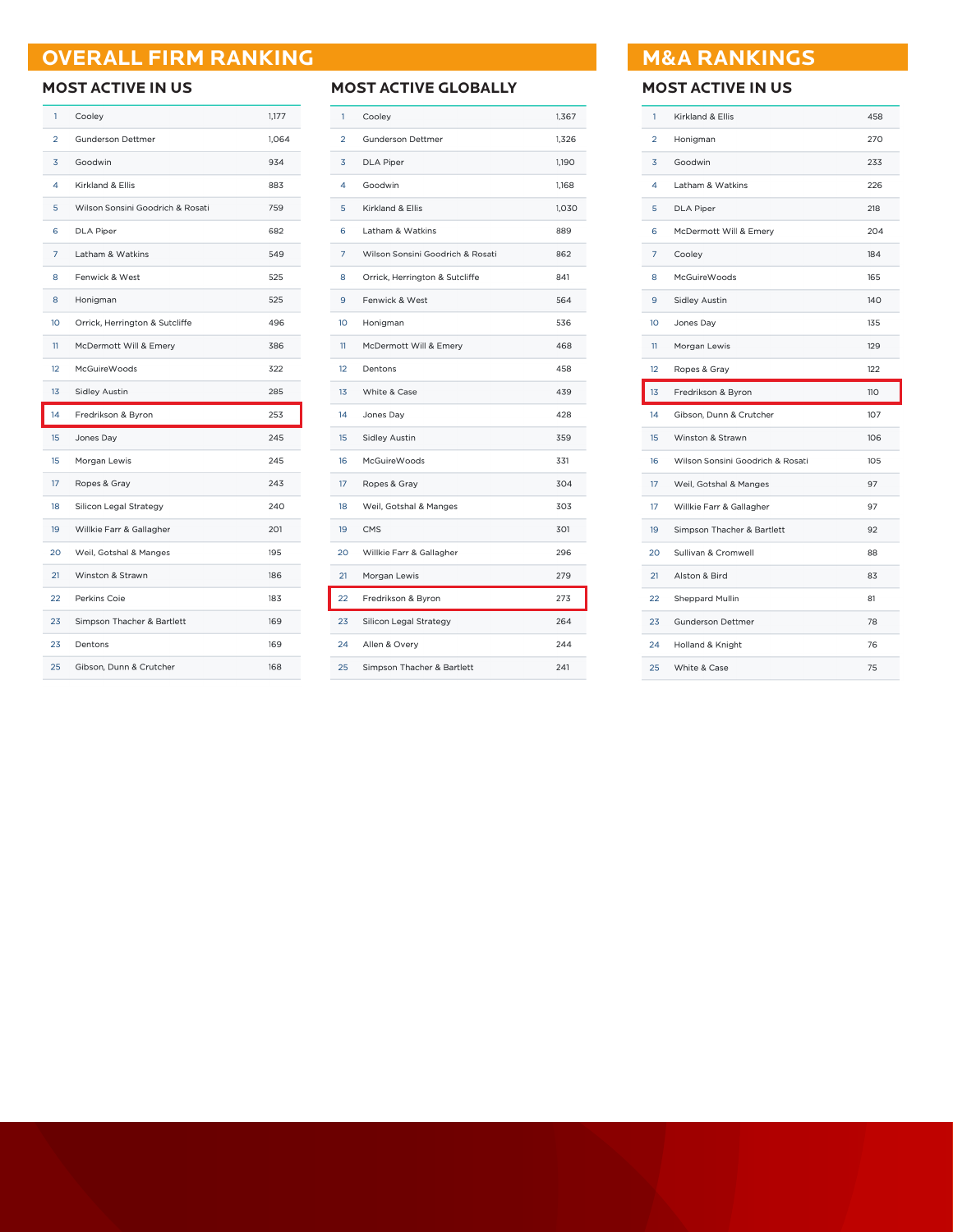### **PRIVATE EQUITY RANKINGS**

| 1               | Kirkland & Ellis                         | 413 |
|-----------------|------------------------------------------|-----|
| $\overline{2}$  | Honigman                                 | 232 |
| 3               | McDermott Will & Emery                   | 167 |
| 4               | Goodwin                                  | 153 |
| 5               | Latham & Watkins                         | 151 |
| 6               | <b>McGuireWoods</b>                      | 149 |
| 7               | <b>DLA Piper</b>                         | 122 |
| 8               | Ropes & Gray                             | 110 |
| 9               | <b>Sidley Austin</b>                     | 92  |
| 10 <sup>°</sup> | Willkie Farr & Gallagher                 | 85  |
| 11              | Jones Day                                | 82  |
| 12              | Weil, Gotshal & Manges                   | 80  |
| 13              | Winston & Strawn                         | 76  |
|                 |                                          |     |
| 14              | Simpson Thacher & Bartlett               | 75  |
| 15              | Fredrikson & Byron                       | 73  |
| 16              | Morgan Lewis                             | 69  |
| 16              | Cooley                                   | 69  |
| 18              | Katten                                   | 61  |
| 19              | Gibson, Dunn & Crutcher                  | 56  |
| 20              | Bass, Berry & Sims                       | 55  |
| 21              | Paul, Weiss, Rifkind, Wharton & Garrison | 53  |
| 22              | Akerman                                  | 52  |
| 23              | Paul Hastings                            | 51  |
| 24              | <b>Sheppard Mullin</b>                   | 50  |
| 25              | White & Case                             | 49  |

### **MOST ACTIVE IN US MOST ACTIVE GLOBALLY**

| 1               | Kirkland & Ellis                         | 483 |
|-----------------|------------------------------------------|-----|
| 2               | Latham & Watkins                         | 271 |
| 3               | <b>DLA Piper</b>                         | 264 |
| 4               | Honigman                                 | 235 |
| 5               | Goodwin                                  | 201 |
| 5               | McDermott Will & Emery                   | 201 |
| 7               | White & Case                             | 157 |
| 8               | <b>McGuireWoods</b>                      | 152 |
| 9               | Ropes & Gray                             | 136 |
| 10 <sup>°</sup> | Jones Day                                | 129 |
| 11              | Weil, Gotshal & Manges                   | 127 |
| 12              | Willkie Farr & Gallagher                 | 125 |
| 13              | <b>Sidley Austin</b>                     | 118 |
| 14              | Simpson Thacher & Bartlett               | 108 |
| 15              | Winston & Strawn                         | 87  |
| 16              | Allen & Overy                            | 84  |
| 17              | Fredrikson & Byron                       | 81  |
| 18              | Morgan Lewis                             | 77  |
| 19              | <b>CMS</b>                               | 75  |
| 19              | Cooley                                   | 75  |
| 21              | Gibson, Dunn & Crutcher                  | 72  |
| 21              | Paul, Weiss, Rifkind, Wharton & Garrison | 72  |
| 23              | Dentons                                  | 71  |
| 23              | Paul Hastings                            | 71  |
| 25              | Katten                                   | 64  |
| 25              | <b>Squire Patton Boggs</b>               | 64  |
|                 |                                          |     |